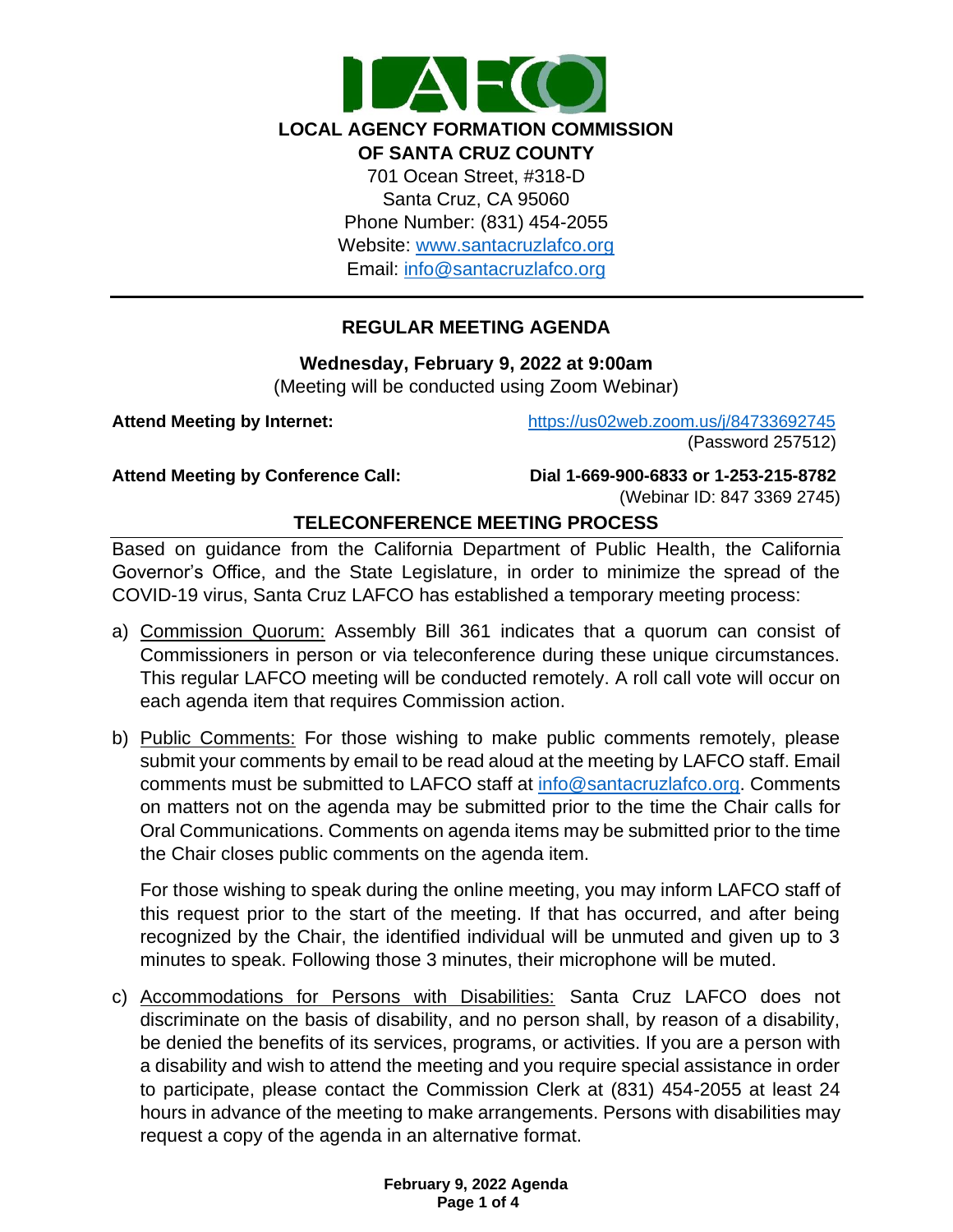# **1. ROLL CALL**

## **2. EXECUTIVE OFFICER'S MESSAGE**

The Executive Officer may make brief announcements in the form of a written report or verbal update, and may not require Commission action.

#### **a. Virtual Meeting Process**

The Commission will receive an update on the ongoing remote meeting process.

Recommended Action: No action required; Informational item only.

#### **b. CSDA-LAFCO Workshop Update**

The Commission will receive an update on the latest workshop co-hosted by the California Special Districts Association and LAFCO.

Recommended Action: No action required; Informational item only.

#### **c. Welcome Recently Appointed County Representatives**

The Commission will welcome Supervisors Ryan Coonerty, Zach Friend, and Manu Koenig as the regular and alternate county representatives on LAFCO.

Recommended Action: No action required; Informational item only.

### **3. [ADOPTION OF MINUTES](https://www.santacruzlafco.org/wp-content/uploads/2022/01/3.0-Draft-Minutes-Jan-5-Meeting.pdf)**

The Commission will consider approving the minutes from the January 5, 2022 Regular LAFCO Meeting.

Recommended Action: Approve the minutes as presented with any desired changes.

# **4. ORAL COMMUNICATIONS**

This is an opportunity for members of the public to address the Commission on items not on the agenda, provided that the subject matter is within the jurisdiction of the Commission and that no action may be taken on an off-agenda item(s) unless authorized by law.

### **5. PUBLIC HEARINGS**

Public hearing items require expanded public notification per provisions in State law, directives of the Commission, or are those voluntarily placed by the Executive Officer to facilitate broader discussion.

### **a. ["Opal Cliffs Recreation District Reorganization"](https://www.santacruzlafco.org/wp-content/uploads/2022/01/5a.0-RO-21-18-Staff-Report_Hyperlink.pdf) (Project No. RO 21-18)**

The Commission will consider the dissolution of the Opal Cliffs Recreation District and concurrent annexation of the dissolved area into County Service Area 11.

Recommended Action: Adopt the draft resolution (No. 2022-02) approving the reorganization involving the Opal Cliffs Recreation District and County Service Area 11 (County Parks).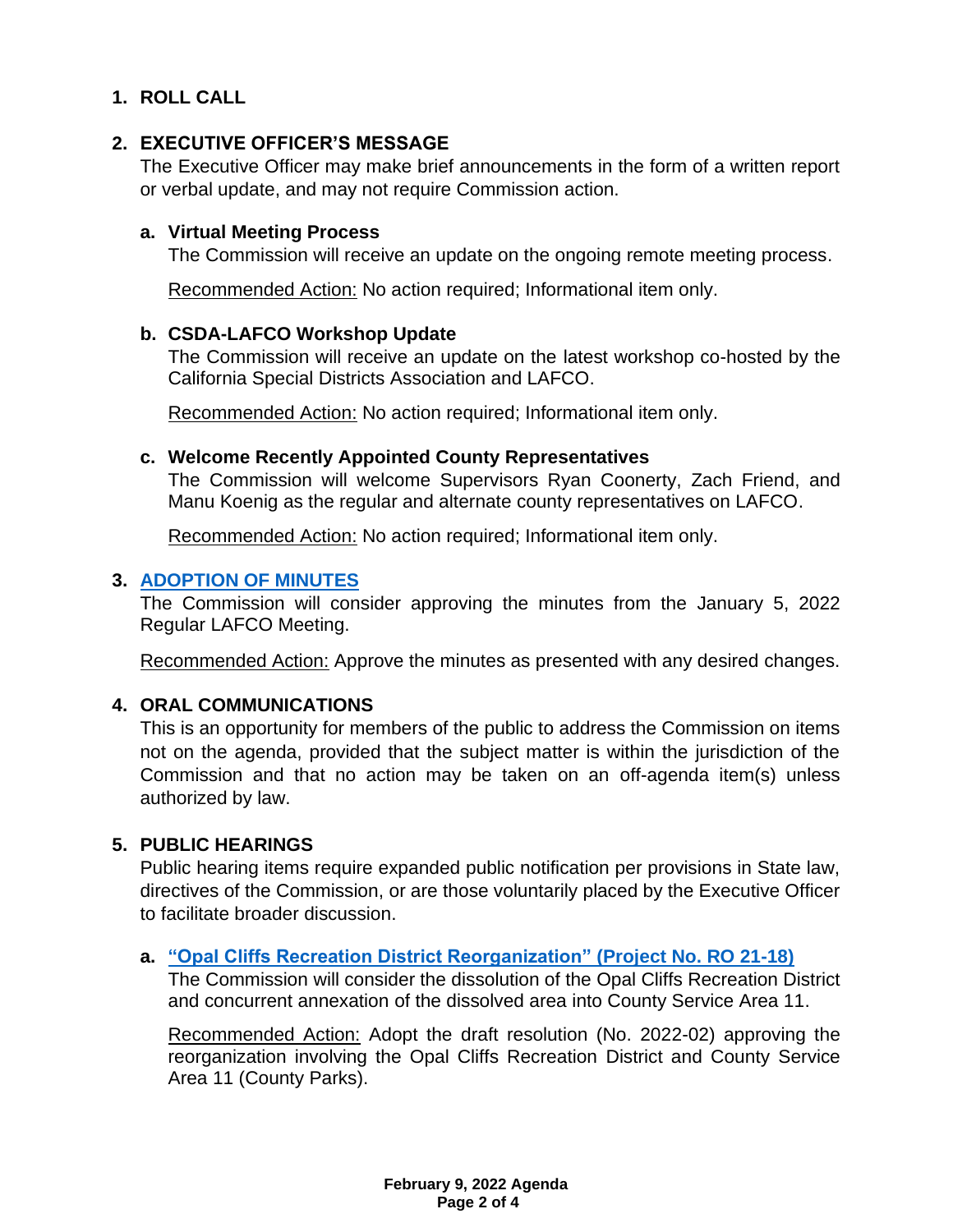# **6. OTHER BUSINESS**

Other business items involve administrative, budgetary, legislative, or personnel matters and may or may not be subject to public hearings.

# **a. [Continuation of Remote Meetings](https://www.santacruzlafco.org/wp-content/uploads/2022/01/6a.0-AB-361-Update-Staff-Report_Hyperlink.pdf)**

The Commission will consider ratifying a resolution to permit the continuation of remote meetings under AB 361.

Recommended Action: Ratify the existing resolution (No. 2021-19) approving the continuation of remote meetings under AB 361.

# **b. [Employee Performance Evaluation](https://www.santacruzlafco.org/wp-content/uploads/2022/01/6b.0-Performance-Eval-Staff-Report_Hyperlink.pdf)**

The Commission will consider adjusting staff's salary based on their annual performance evaluation.

Recommended Action: Adopt the draft resolution (No. 2022-03) approving the salary adjustment for LAFCO's Executive Officer.

# **c. [Legislative Update](https://www.santacruzlafco.org/wp-content/uploads/2022/01/6c.0-Leg-Update-Staff-Report_Hyperlink.pdf)**

The Commission will receive an update on a bill that would form a new healthcare district in Santa Cruz County.

Recommended Action: No action required; Informational item only.

# **d. Focus Agriculture – [Class of 2020 Reconvene](https://www.santacruzlafco.org/wp-content/uploads/2022/01/6d.0-Focus-Agriculture-Staff-Report_Hyperlink.pdf)**

The Commission will receive an update on the staff's participation in the upcoming Focus Agriculture 2022 Session.

Recommended Action: No action required; Informational item only.

# **e. [CALAFCO Staff Workshop](https://www.santacruzlafco.org/wp-content/uploads/2022/01/6e.0-CALAFCO-Workshop-Staff-Report_Hyperlink.pdf)**

The Commission will receive an update on the upcoming staff workshop hosted by the California Association of LAFCOs.

Recommended Action: No action required; Informational item only.

# **f. [Comprehensive Quarterly Report –](https://www.santacruzlafco.org/wp-content/uploads/2022/01/6f.0-Comp-Quarterly-Update-Staff-Report_Hyperlink.pdf) Second Quarter (FY 2021-22)**

The Commission will receive an update on active proposals, upcoming service reviews, budgetary performance, and other staff activities.

Recommended Action: No action required; Informational item only.

# **7. WRITTEN CORRESPONDENCE**

LAFCO staff receives written correspondence and other materials on occasion that may or may not be related to a specific agenda item. Any correspondence presented to the Commission will also be made available to the general public. Any written correspondence distributed to the Commission less than 72 hours prior to the meeting will be made available for inspection at the hearing and posted on LAFCO's website.

# **a. [January Correspondence](https://www.santacruzlafco.org/wp-content/uploads/2022/01/7a.0-Jan-Correspondence-Staff-Report_Hyperlink.pdf)**

The Commission will review the correspondence received in the month of January.

Recommended Action: No action required; Informational item only.